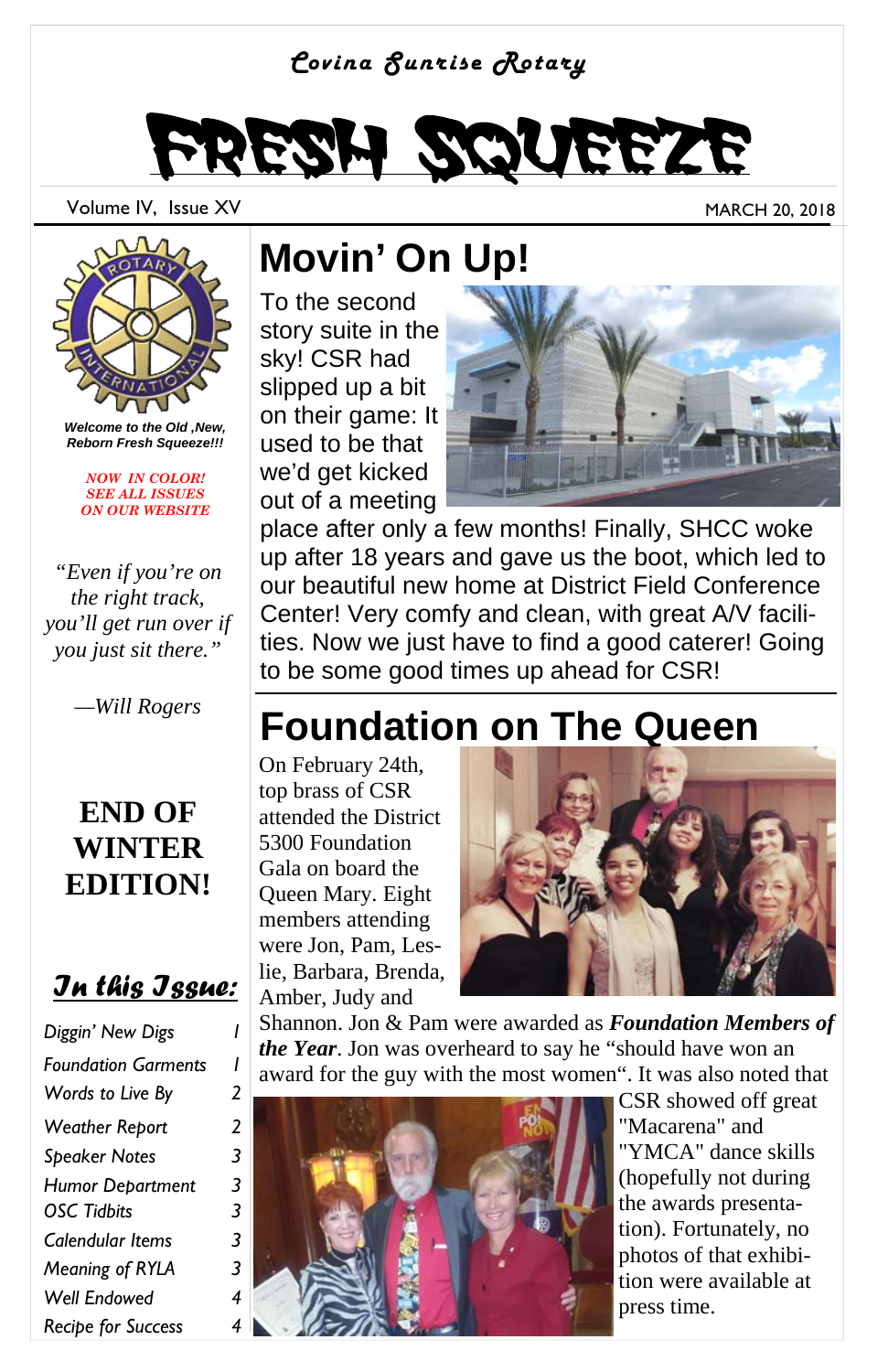### **President Shmoozes D.G. at Gala**

As we move in to the home stretch of this Rotary year, I have two thoughts...

Number one: Together, we have accomplished a great deal and made a difference in many lives in just 9 months! Community events, Service projects, District functions and Charitable giving! It's truly amazing to

![](_page_1_Picture_5.jpeg)

me that we can do so much with so few but its because we all have one thing in common, what I call a Service Heart. That, above all, is our bond and why we do what we do for others!

Number two: It's not over yet! We are on a roll and still have a few things to get done before July 1! Of course, we have our big fundraiser, Country Fair, on the horizon along with Police, Fire & Citizen of the year Award program, Afterglow, Pauly's Project trip in April, Rotary Social Night soon, Blanket Project and our Rotary Recipe Roundup collection book. And I'm sure we can fit a few more in there! So, I ask all of you, please continue to join with me as we get out into our community and show why our club is Second to None! Love from your humble, proud and "not even close to being done yet" President,

— *Shannon*

### **Chili In Covina**

These days you have to scrape the ice off of your car before coming to Rotary. Well, maybe not, but at least there's a warmer side to this story — actually it's pretty hot! Once again, Mr. Metz has "somehow" gathered enough votes to be awarded *People's Choice* for his pot of viands at

![](_page_1_Picture_11.jpeg)

the latest CSR Chili Cook-Off. All of the other CSR members were tied for 2nd place.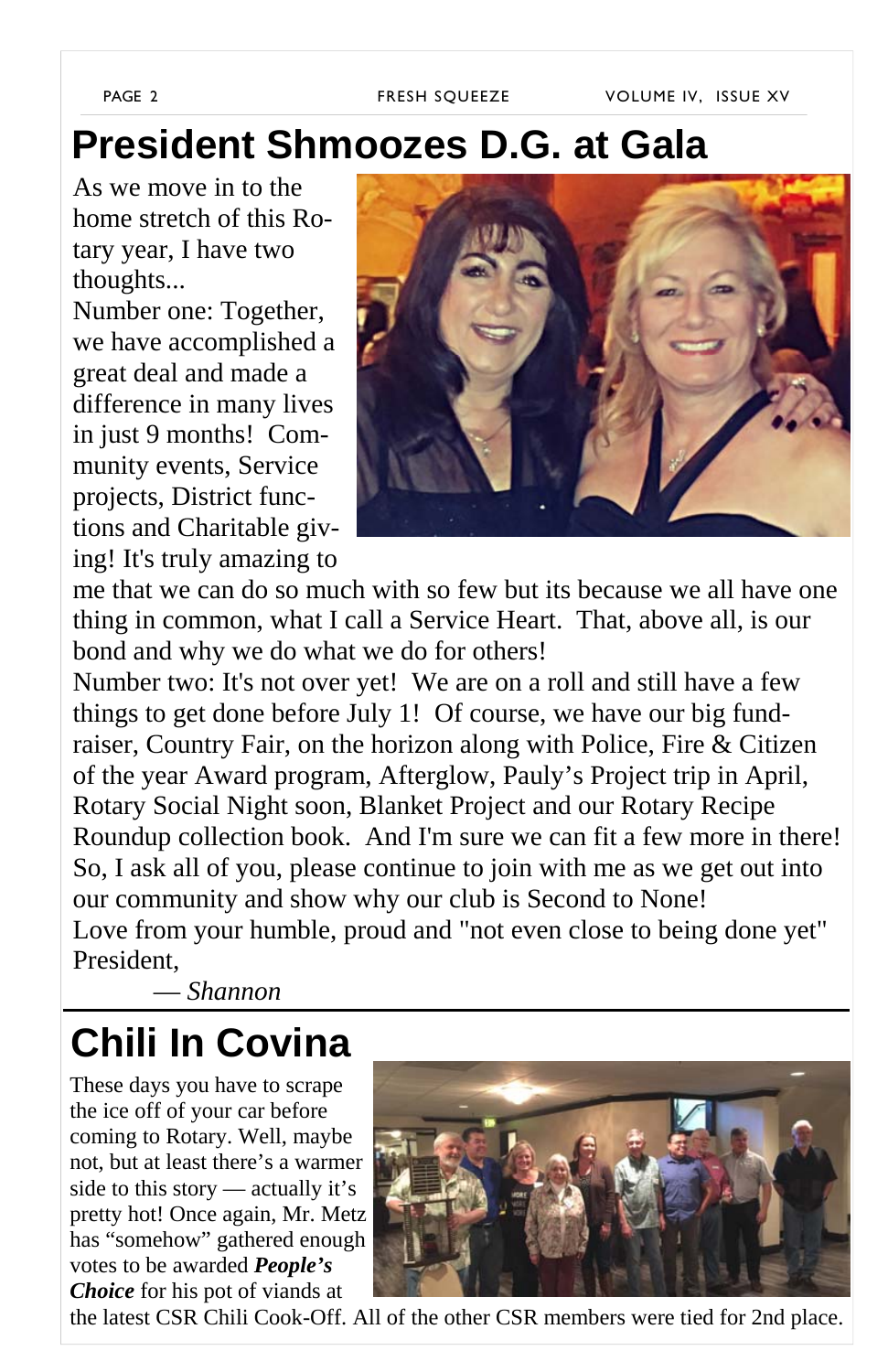# **Speaking About That…**

**TODAY:** Shannon & Leslie— "Head Over Heels"?

### *The Line Up:*

03/27: Robert C. Potter — Craft Talk 04/03: Police & Fire at SHCC!!! 7am 04/17: Afterglow

# **No Joke, Just A Thought...**

We heard several reports about the bad outbreak of the tummy bug: apparently 9 out of 10 people had suffered from diarrhea. But we can't stop thinking about that tenth person who apparently enjoyed it.

## **CSR Helping Young and Old**

![](_page_2_Picture_9.jpeg)

**MENDERGER On the heels of this year's OSC clothing project, on February** 10th, Rayne Water held their 2nd Open House to the fabulous *Rayne Oil and Memorabilia Museum* to help fund OSC. This year a new tack was taken: free admission! Still offering great food, drink, entertainment and the Museum, donations to OSC were optional. Results are not available as to how well that

worked out. In related news, after working with the *Pauly's Project*

assisting skid row occupants, Rayne has converted a trailer and fostered additional involvement with helping the homeless in LA. If you have any clothing donations or would like to help, contact Pam or Jon.

![](_page_2_Picture_13.jpeg)

### **Calendar Of Coming Events**

- 03/28 Board Meeting (rescheduled) @ Millie's
- 04/03 Police, Fire, Citizen O' The Year At SHCC! 7:00am
- 04/17 Afterglow 7:00am
- 05/18 District Conference on the Queen Mary thru 5/20.
- 05/19 Country Fair @ Hurst Ranch 6-10pm

### **RYLA Sends Record Number To Camp**

Wild Bill Higley has polished his credentials as Pres Elect by somehow producing TEN youts for an all-expense paid weekend to Camp Cedar Crest in Running Springs. The weekend Rotary-Youth Leadership Awards is an intensive leadership training program for sophomores and juniors chosen for their leadership potential. In addition, RYLA develops understanding of Rotary and provides recognition of their accomplishments. Rotarians serve as facilitators to the young-uns.

![](_page_2_Picture_22.jpeg)

![](_page_2_Picture_24.jpeg)